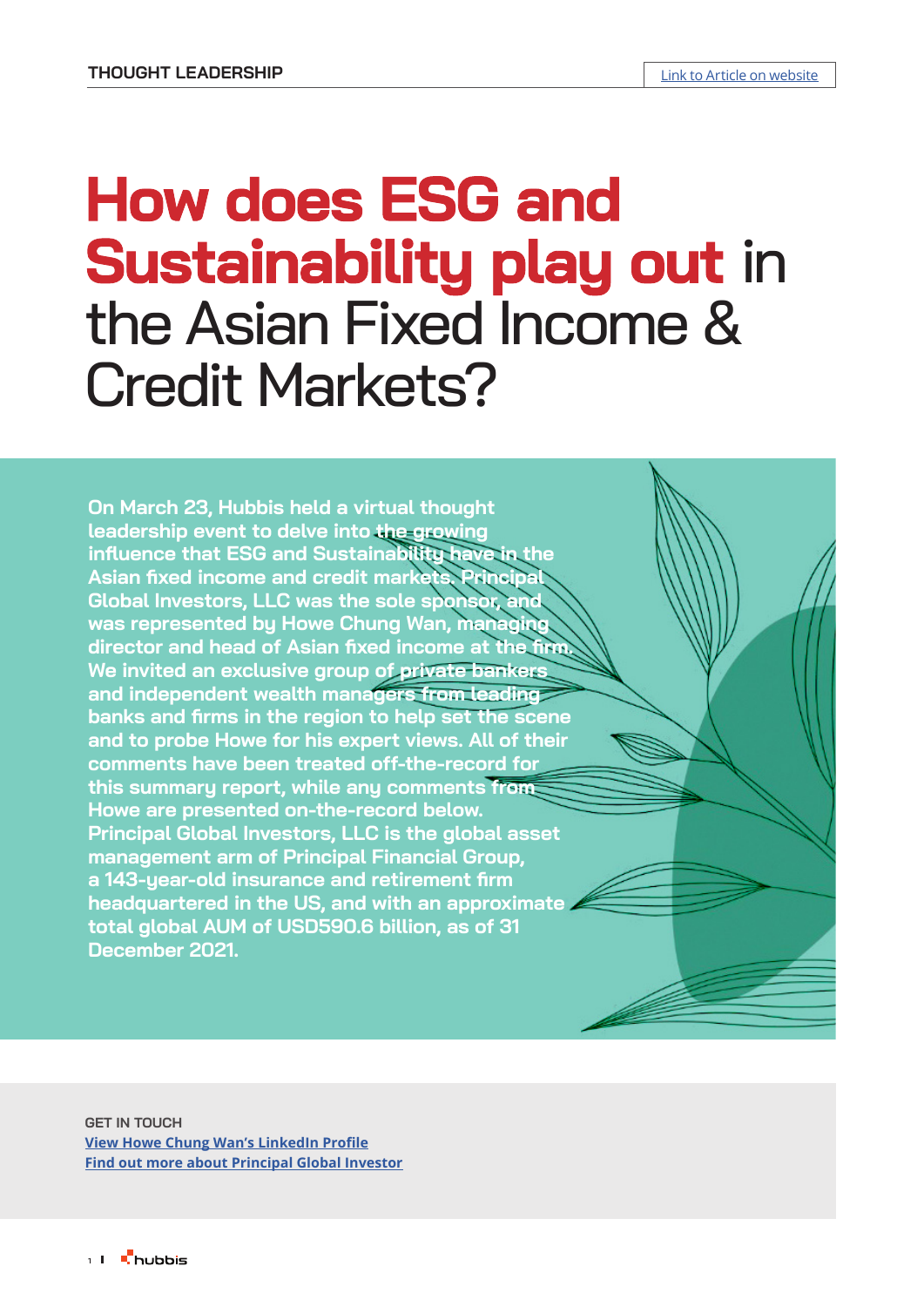**[Exclusive Partner](https://www.principalglobal.com/)**

#### **THESE ARE SOME OF THE DISCUSSION POINTS, ALL CENTRED ON ASIA'S FIXED IN-COME/CREDIT MARKETS:**

**Q** Principal®

- How should investors approach ESG investing in Asia/EM?
- $\gg$  Are ESG criteria different in EM vs DM?
- How can we find reliable and trustworthy data for Asia and emerging markets?
- What are some of the ESG trends in Asia's bond markets?
- **→** How does ESG impact performance? Does it reduce risk or improve returns, or both?
- How should investors construct ESG portfolios? Should we just think about ESG leaders?
- What about geopolitics and ESG?

# **Key Observations & Insights**

#### *Setting the scene in Asia - private banks and wealth managers in Asia have been pushing the ESG and Sustainability agendas increasingly vigorously in recent times but this effort has been targeted mostly to equities/funds*

A leader at one of the larger international private banks operating in Asia reported how much effort his European bank had been putting into communicating and expanding ESG-driven investing worldwide wherever they operate for some years already, leveraging their major commitment in the bank and their sister asset management business in Europe.

"Well before the whole ESG trends really set in, we have been committed to this effort, including for example reporting ESG scores at the individual security level in our client statements, so that clients can also see at the portfolio level what their average scores are in our monthly statements," he explained. "We have done this for seven years already."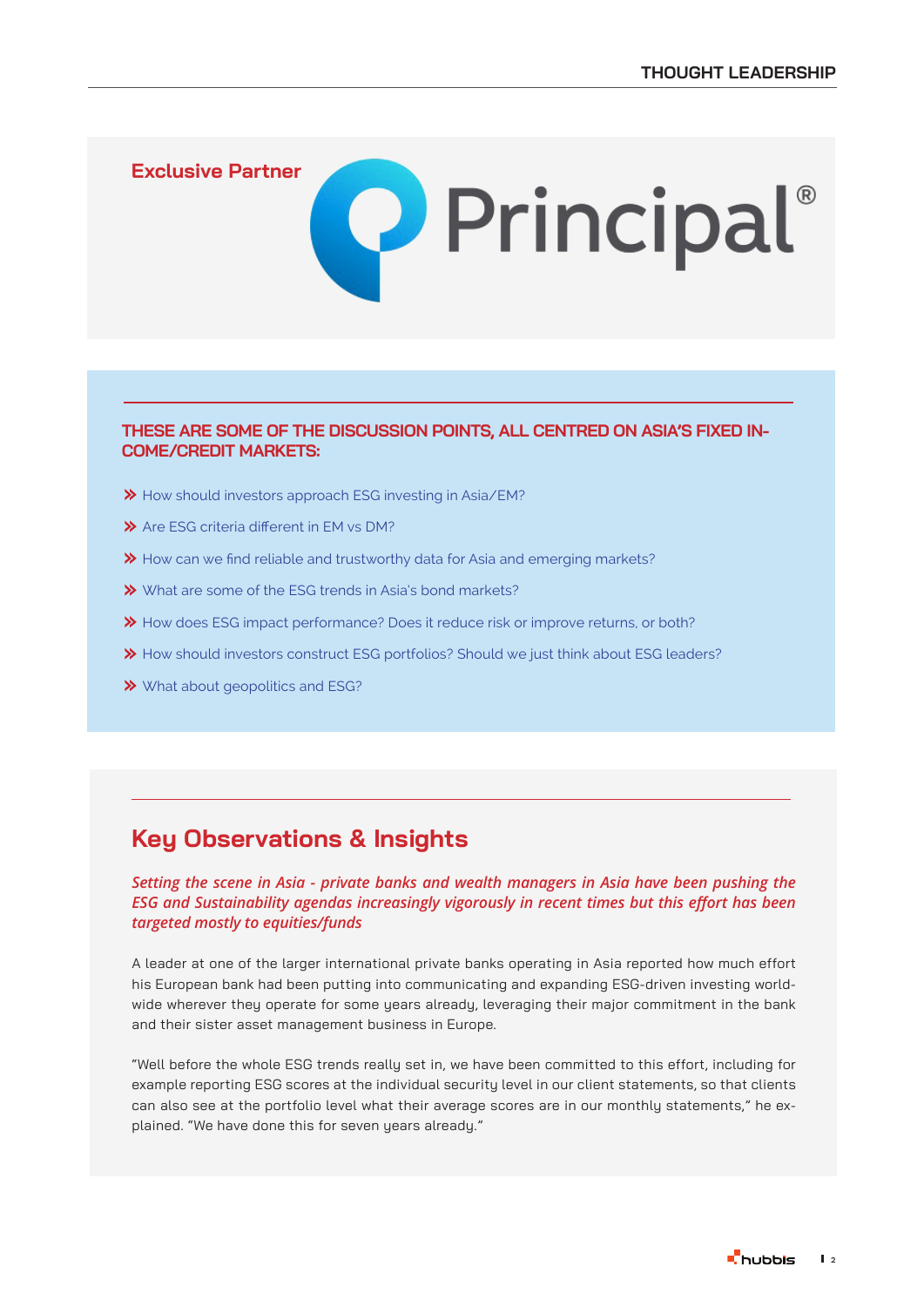#### **ESG mostly expressed through equities/funds**

He said that it was easier on the equity side to assess and incorporate these values and metrics into portfolios curation than on the fixed income side, although for more obvious segments such as 'Green' bonds, in which his bank is a notable leader in, the equations are easier to formulate and adherence easier to track.

"But in all fairness, the conversations we have with clients are more around funds and equities rather than fixed income and credit, where the main focus remains on coupon and yield," he reported. Accordingly, their focus remains largely on equities and on funds rather than debt or specific bond issuances.

#### **Putting order to the mass of ESG information**

Another expert from a global US bank agreed, noting that most of their initiatives centre on funds rather than single stocks. "What we find is that in the asset management industry, everyone seems to be an expert on ESG and have been doing this for quite some years, and what we find is an overload of information. From a private investor perspective, a lot of our efforts are in trying to put some order and structure around the curation of products, especially funds, that we can comfortably say fit the right levels of sustainability or ESG."

On the fixed income side, but not specific to Asian fixed income, they see some marginal interest in Green bonds and Social bonds, but so far, the demand is relatively thin amongst their clients in Asia, he reported, adding that most of the engagement in ESG and sustainability in general tended to come through fund selection, being the easiest to discern and monitor.

#### **ESG and fixed income – of interest but early days as yet**

Another banker at a leading US global bank agreed, noting that investors primarily focus on the thematic side for ESG mostly through equities and less so on the fixed income or credit sides.

"There is interest in learning more, however," he reported. "For example, would the investors need to give up yield, are risks lower and so forth. These are questions to be addressed, but right now, people are not really voting for this with their ESG money in the fixed income space."

#### **Accurate data and proper disclosure are vital**

A guest pointed to data and disclosure as key hurdles relating to fixed income and ESG. "I think at the end of the day, ESG is a function of disclosure. If proper disclosure is not there, the whole exercise doesn't have any meaning. Until or unless investors really see a meaningful difference in yields, then it's not going to swing the needle [to better data and disclosure]. At the end of the day, it's the yield that would drive the investors in the bond market, unless, of course, yes, you have the regulators coming in, and demand that everybody adhere to ESG parameters. That would be a different story. But either way, until that, I think it's more of a risk management exercise that one would conduct anyways in the fixed income market."

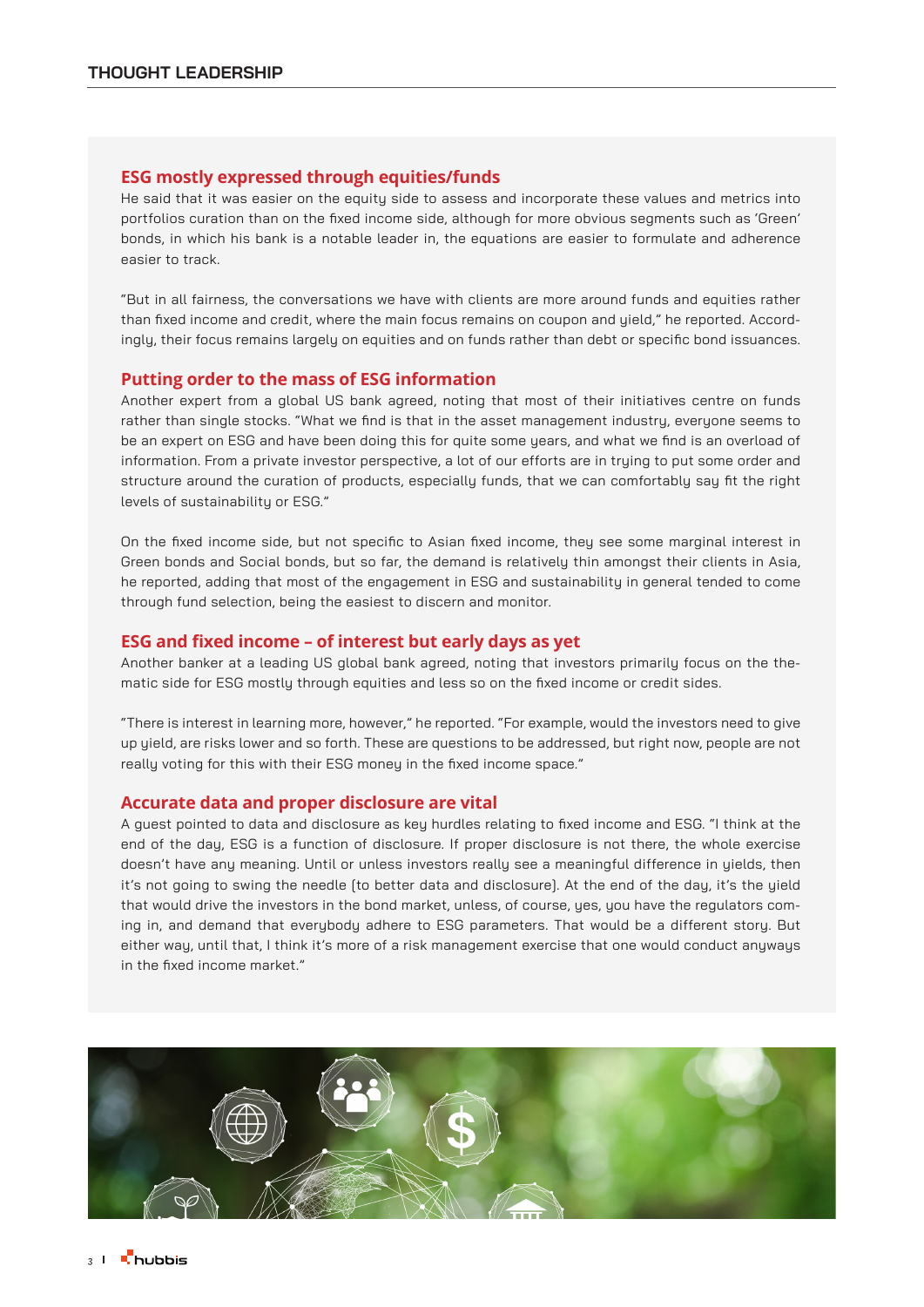#### **ESG has been around for some time, but predominantly centred on equities and less prevalent with regard to fixed income/credit**

"Governance is in fact at the heart of predictability of coupon payments and principal repayments. Investors expect to get paid and it is at the heart of what we do, day in day out, as credit investors, and particularly in the high yield market, which many of you will be involved in. In short, governance is already very much embedded in the way how fixed-income investors think.

There are key areas that are unique for fixed income compared to equity. If an issuer makes issues of bonds that are specifically designed to be ESG, you can look at them from both the security level as well as the issuer level, whereas in the equity space, you don't really have that kind of concept. This is why, in fact, fixed income investors tend to drill down to what that ESG element of any particular issuance is about.

# **Asia, especially China, is a prime ESG mover**

For example, under ICMA, which is the International Capital Market Association, they have a definition of, for example, that no more than 5% to 10% of the proceeds can be used for non-ESG purposes when you issue ESG related bonds. So, in short, investors need to look in detail at the specific instrument first, and the issuer as well.

Asia might seem well behind the developed markets, but it is not. Actually, Asia will soon become the second-largest regional market for ESG issuance,

driven by the regulators and authorities within the region and predominantly led by China. For those of us working out of Singapore or Hong Kong, we can see that there is a clear motivation and activity amongst the authorities to promote green finance. So, Asia is increasingly becoming a very important part of this landscape in the ESG space.

## **Fixed income actually offers investors a reasonably direct route to sustainability and ESG impact**

Additionally, remember that the fixed income markets offer direct access to impact, as they must use the proceeds into the system and into real projects. So, fixed income is a very important avenue for many of these issuers to use to advance some of these sustainable goals.

I would like to now point to three core changes and realities we see in the fixed income world in relation to ESG and sustainability.

# **Materiality moves centre stage and impacts funding costs**

The first is materiality. In the past, as credit investors, we have thought directly about ESG factors, for example if an iron ore company has a dam that's broken and there are floods as a result that cause environmental and social distress. Or perhaps there are fraud or accounting issues that arise at another company. So, we look at the bottom line of the company, and then work backwards to the leverage and see if it all makes sense or not from a credit point of view.

But things have changed. We are now seeing companies

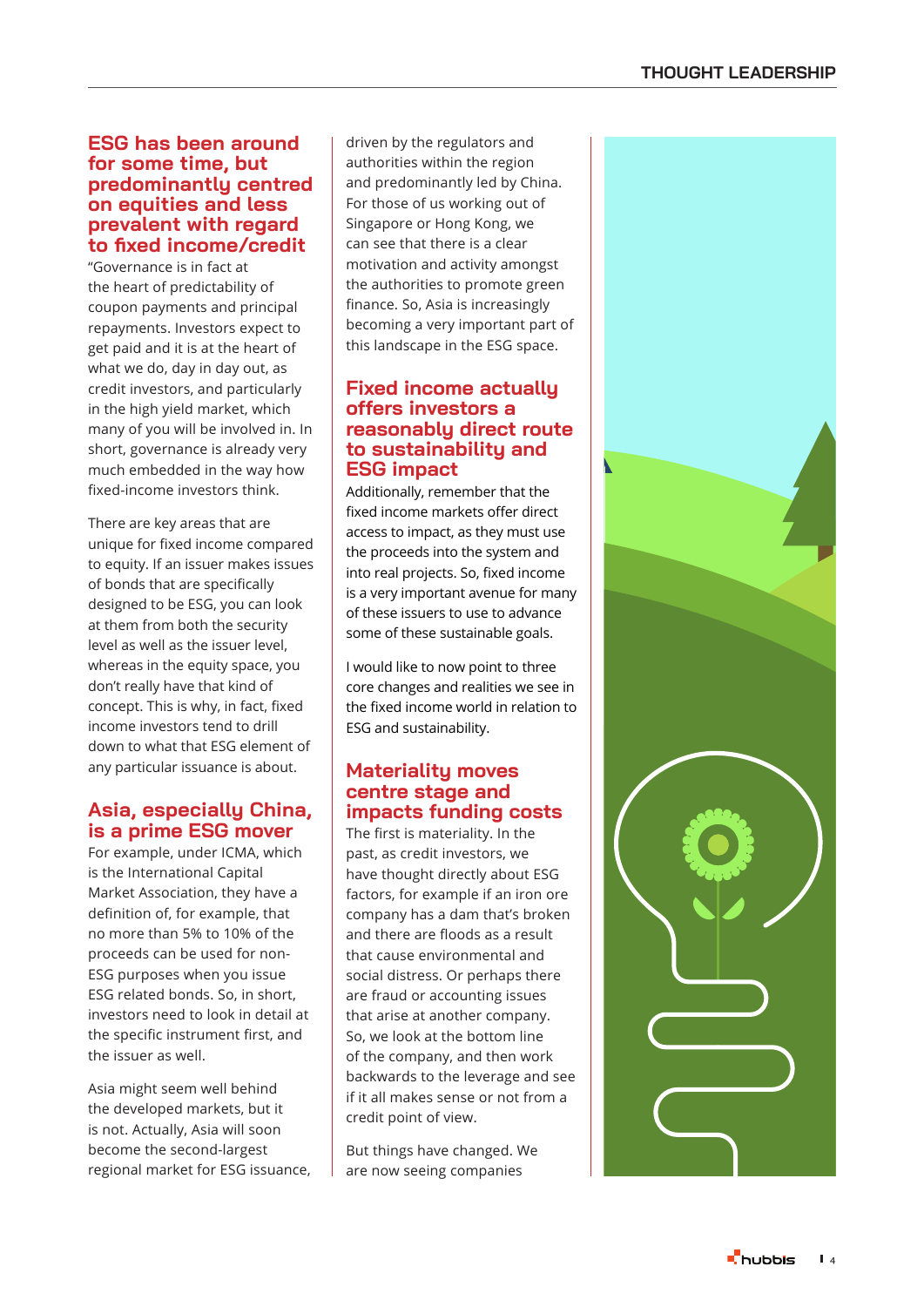

either obtain a discount or pay a premium for funding because of certain issues. So, the materiality aspect has changed considerably. It's not now only about the credit fundamentals, but the ESG elements now come through in the cost of funding, either negatively or positively.

#### **Downside protection offered through ESGcentricity is now more evidently allied to upside potential and alpha**

The second element to consider is that we not only want to make sure we get the money back, that there are no landmines ahead, but we need to now consider the possibly asymmetric related up side and downside potential. On the downside, it is all about risk and credit fundamentals. On the upside, companies are shifting or pivoting away from how they used to operate to a model that's going to be more sustainable, meaning that the market then shifts to the belief that in the long run, those companies are better vehicles to ride.

This creates the opportunity for alpha potential, especially in markets that tend to be less ef ficient, like in emerging markets. We therefore find this actually an excellent way to identify com panies to see companies that might have this opportunity to pivot away from brown to green, or in the social aspect to move away from some of their former practices, for example along their supply chain, to a far more sustainable situation. So, we can now look at this from the upside perspective, and not only from the downside risk of not getting repaid viewpoint.

## **Asia's long-term economic and social potential ideally match the drive to ESG and sustainability**

We operate in the emerging markets in Asia, and we certainly think sustainable investing ideally suits the type of long-term capital these markets need. In EM, for example, the companies need the long-term capital that supports these transitions. So, the region is a very good fit in terms of thinking long-term from both the company and the investor perspective. There is a very clear match in terms of sustainable investing and EM Asia investing.

## **The gradually evolving evidence of linkages between ESG, risk management and fixed income returns**

We are asked many questions in the normal course of our activities, and I would like to run you through some of those.

The first question is the relationship between returns and ESG. It is harder for us in fixed income than equities, because in fixed income it is the coupon and the repayment. But then there is the question as to whether the fixed income investor believes that there is a longer run outcome, an upside in the future.

Well, the way we see this is that as a fixed-income investor we must protect ourselves from any downside, such as the company not existing in the future, or taking a different form. That is possible for example due to geopolitical tensions, or market turmoil, for example in property. But with ESG, there is an important element of risk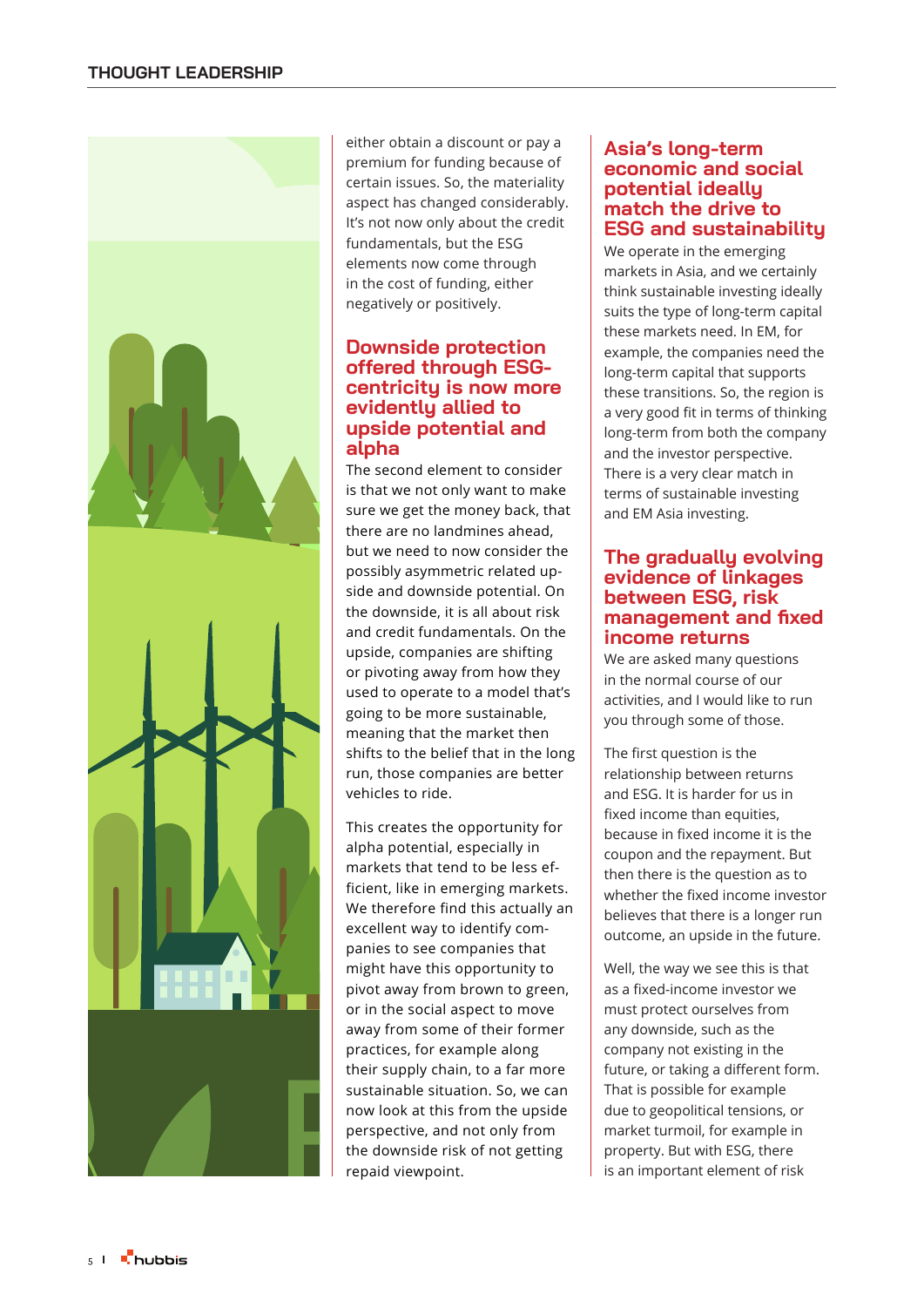## **THOUGHT LEADERSHIP**

mitigation, that helps us focus on companies that will survive and, as they are there for the longer-term, are more likely to grow larger in their space. Which means you may benefit from being invested in those types of companies.

#### **No definitive answers as yet, but the ESG/ fixed income compass needle is pointing in the right direction**

But as I said, there is no definitive reply to this question, I can only frame it to you. That is how we think about it. If you go look, for example, at the JACI ESG indices, or you look at any of the Barclays ESG indices versus the normal Asia credit or EM credit indices, in the long run, you're probably not going to see a massive outperformance or underperformance.

But as to picking the names to include, we like to think about it over the much longer-term perspective, and helped by ESG, rather than over the short-term type of view and returns. We are deliberately managing and curating a portfolio that's of a specific ESG nature, choosing companies that we feel make the cut in our view in terms of ESG.

#### **The ESG fixed income universe is smaller, and investors are more loyal to the paper and issuers, resulting in lower volatility**

These bonds have 'stickier' inves tors, which means less volatility. When the universe that you can buy is smaller, you tend to hold on to those because they're clearly names or bonds that meet the hurdle requirements set and that meet the due diligence. So, they

tend to do much better from a volatility point of view.

We are also careful about the flow of money that kind of goes into this space. Basically, we assess the mismatch between how the market is pricing it versus its credit fundamentals and its ESG credentials. There is an element of too much money flowing into an area whereby the market pricing doesn't sort of make sense.

So, we must be careful. We are obviously invested in this sec tor, and it's a sector that we like, fundamentally, and it is a sector that's growing, and the regulatory environment is supportive of this as well. But we must be careful about where market pricing has gone vis-à-vis where the credit fundamentals are.

And I think you've seen this during the sell-off just right before what happened in Russia, when there were worries about much higher inflation and the actions of the Federal Reserve. And actually, ESG paper, or the green securities, were the ones that underper formed. Why? Because the money that flew in became indiscriminate in the type of names in which they were invested.

#### **There is significant and widespread progress and considerable optimism, but the reality is that ESG data and metrics are still evolving, meaning that there is more upside potential that will become clearer**

As to the evaluation of the ESG criteria of the target issuers, the market is still very much in the evolutionary stage. Just sharing

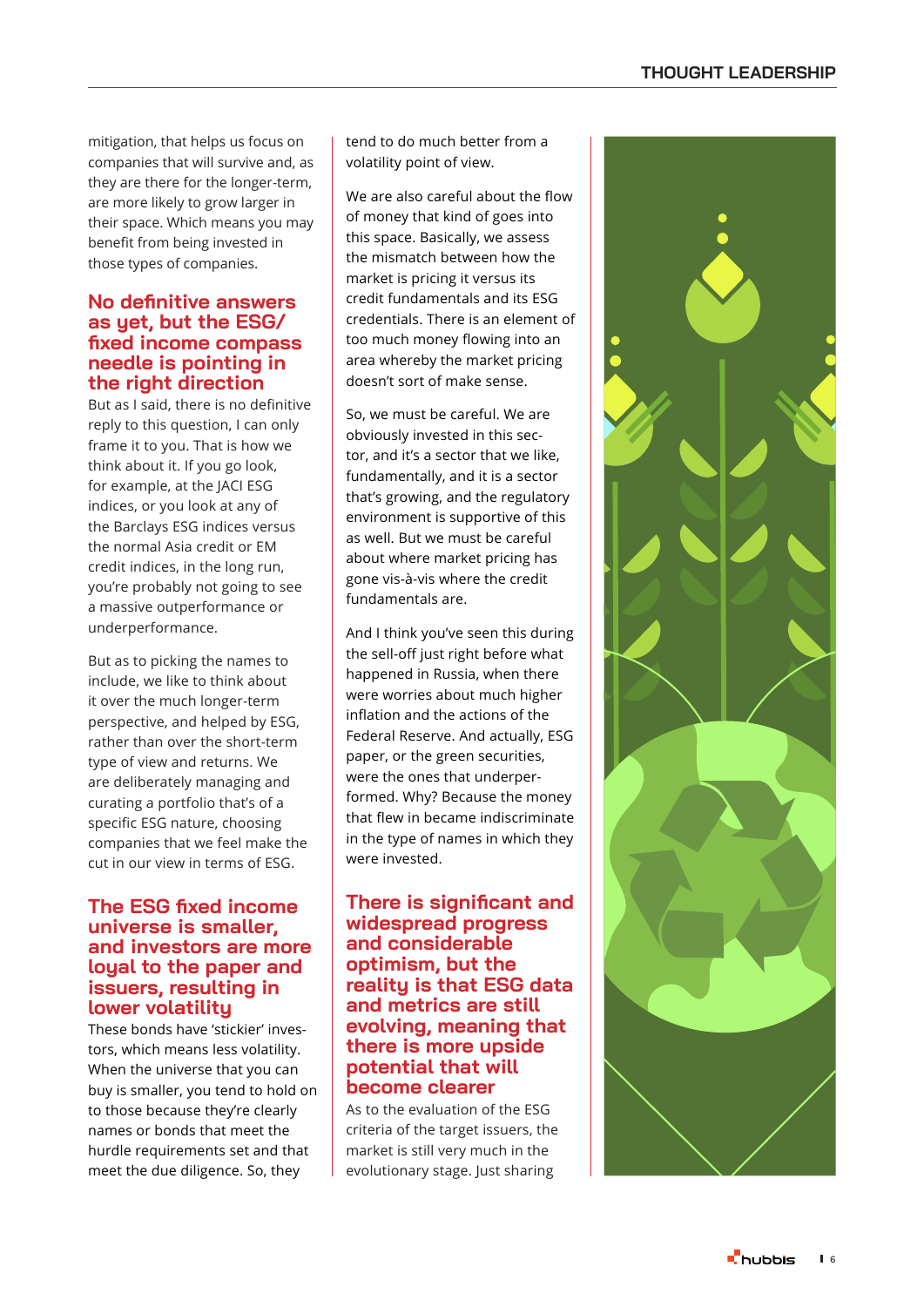our own experiences, even in the data that we have, our process is triangulating various data sources, which can be different. Moreover, we need to assess how the company reports as well. In brief, we need to drive towards consistency by using several sources, and we anticipate the future will hold greater disclosure and greater transparency.

## **Standardisation and some form of more globally adopted taxonomy remain way in the future**

The question is often raised regarding standardisation and standardised taxonomy. Europe has the Sustainable Finance Disclosure Regulation (SFDR) standards, but many other jurisdictions are following up, for example Hong Kong or Singapore. We expect similar disclosures in the future, so that eventually, Chinese companies listing in Hong Kong, and in-bound companies listing or issuing in Singapore will later have similar disclosures. But that is not yet the case, improvements are ahead.

## **Engagement and ongoing rapport with the companies that issued the debt is vital**

The next level centres on engagement. Actually, many companies that we invest in are private, so they have no exchange or other requirements to disclose, so we need to engage and to monitor how they approach and commit to a host of ESG factors. For example, regarding environmental factors, we need to engage in order to really understand the way they account for carbon intensity and greenhouse gas emissions. As we

#### *Expert Opinion*

#### **HOWE CHUNG WAN**

In Europe where you have ESG specific type of flows, the greenium or negative spreads emanating for ESG leaders has been present to the tune of anywhere between 10-15bp for higher quality names. This has been so far less apparent in Asia but we think as the ESG story evolves and as dedicated ESG assets grow, in our view, the increased flows biasing towards the better ESG performers may lead to increased differentiation between ESG outperformers and underperformers. Already one thing we have seen is some sell side being less willing to trade names with ESG issues meaning a lower liquidity for these names. We have also seen a neighborhood effect whereby an issuer printing a green bond or ESG bond tends to have some benefit of helping the rest of the curve compared to other like for like names.

engage with them, we learn how they are producing their numbers and determine if they are consistent with the way we look at things.

#### **Curating the investible universe requires lenses with many different angles of refraction to see ESG/ sustainability in all its dimensions**

We split our investment universe into around fourteen business sectors. From a social perspective, for example, we do not compare how a tech or financial company behaves relative to a mining, we stick within sectors and rank within those sectors. In strategies where we take a ESG leaders approach, we select only from the first two quartiles in each sector. We arrive at what we consider our ESG leaders, followed by what we call transition enablers and then the opportunities.

# **PGI's Transition Enablers**

The transition enablers are companies that are on the verge of doing the pivot between what we don't see in the current backward-looking data, and what they will become. We track their commitment levels to some of the key factors. It is in this transition segment where we see there is value from a market investor point of view, so this is where the alpha opportunity comes.

# **And PGI's Opportunity Set**

The opportunity set comprises new industries in the green sector, such as electric vehicle companies, battery companies, and others that fit the economic sustainability model ahead. They also have the support of regulators and policymakers behind them, for example perhaps an affordable housing solutions company or other 'new' economy vehicles.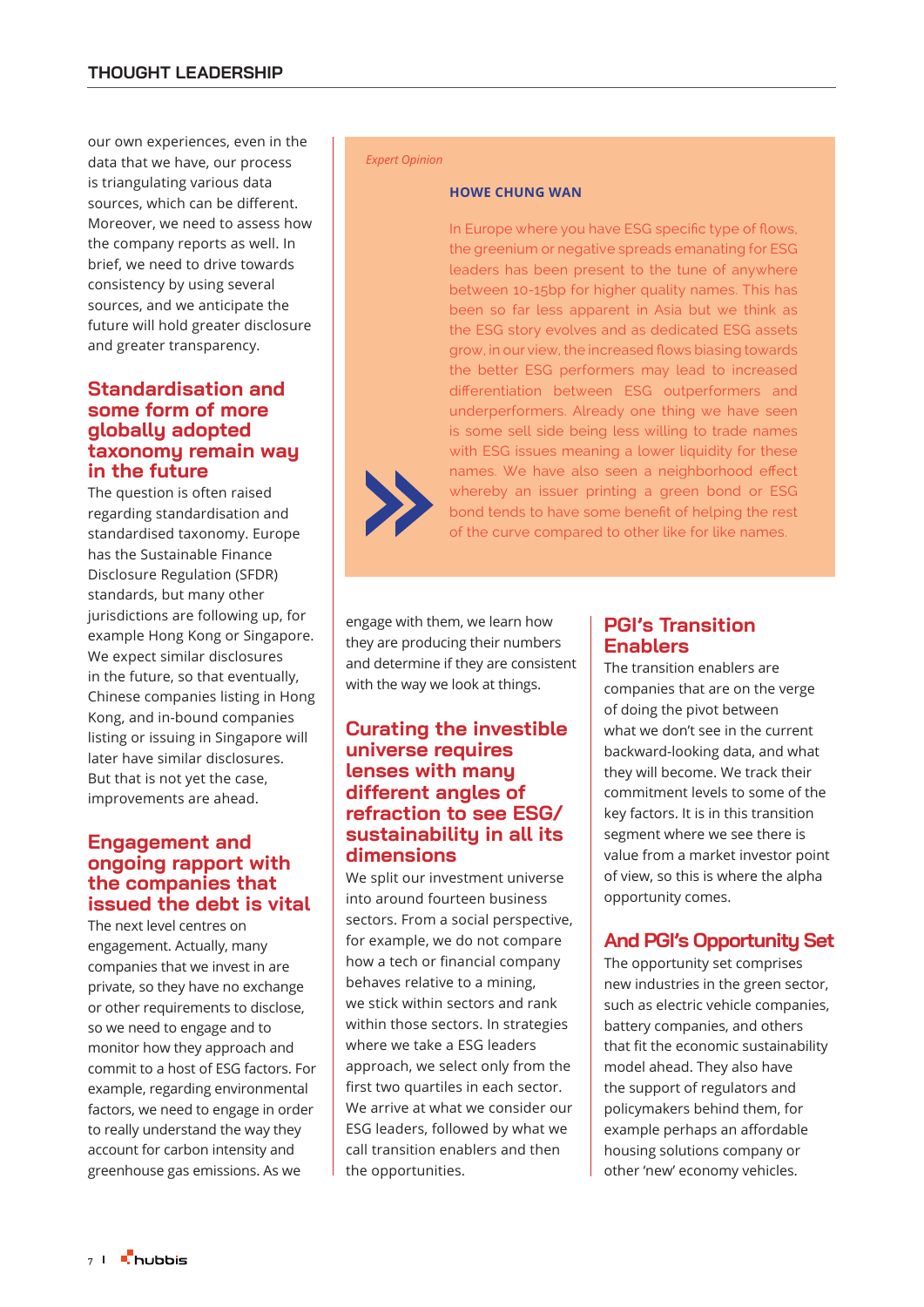## **The art and science of determining illusion versus reality**

I will also address the issue of substance and reality. For example, someone might ask if Chinese companies adequately disclose in line with the broader 'Green' move ment or agenda that policymakers in China are so visibly pushing.

I can answer the question by refer ring broadly to what we obtain in Asia. In the Asia credit space, dis closures around some of the top fields such as the environmentrelated sector, or the supply chain related sector, show a coverage of about 65% to 70%. This means a 30% to 35% gap and some of that is in China, but more in the stateowned rather than private sector.

#### **Play ball, and we will play ball – and if ESG and fixed income align globally, then the cost of borrowing for ESG leaders should fall**

Another area that creates the 30% to 35% gap is the private companies that are not listed, and that comes back to the heavy lifting I mentioned earlier around engagement. Our methodology is such that companies that do not disclose their ESG related information will have their scores penalised.

Finally, in the sovereign space, we use an entirely different methodology, because when we look at sovereigns, we tend to use some of the United Nations Principles for Responsible Investing (UNPRI or PRI) type of indices in terms of looking through what some of these factors are, rather than through a corporate lens. And within the sovereign lens, they tend to paint a very different picture for us.

For example, it is not uniform across commodity producing countries. We consider natural gas to be somewhat less exposed to environment risks compared to say coal because gas is less polluting when burnt for power generation.

# **On the subject of sovereign actions that can destabilise geopolitics and unsettle investors, few issues loom larger than Russia**

I would like to share some views relating to Russia and Asia credit. There is a clear connection be tween energy shortages as a result of supplies and due to future European abstinence from Russian sourcing, both of which will drive clean energy faster and further. But, in the very near term, there is a rush for energy security, driving commodity prices higher, and that impacts commodity and energy prices in Asia.

## **The Fed and the major central banks all have key roles to play in the face of inflation - sabre rattling alone won't do it, action must be taken, but an excessive response is just as dangerous as too minimal a response**

In our view, we think that the market pricing in terms of the total number of hikes within the entire cycle is getting very much priced in. The key is how much the curve has been inverting. And we see that as a sign of possible markets thinking about recession, and there's only so much the Fed can keep pushing, a limit to how aggressive they can go.